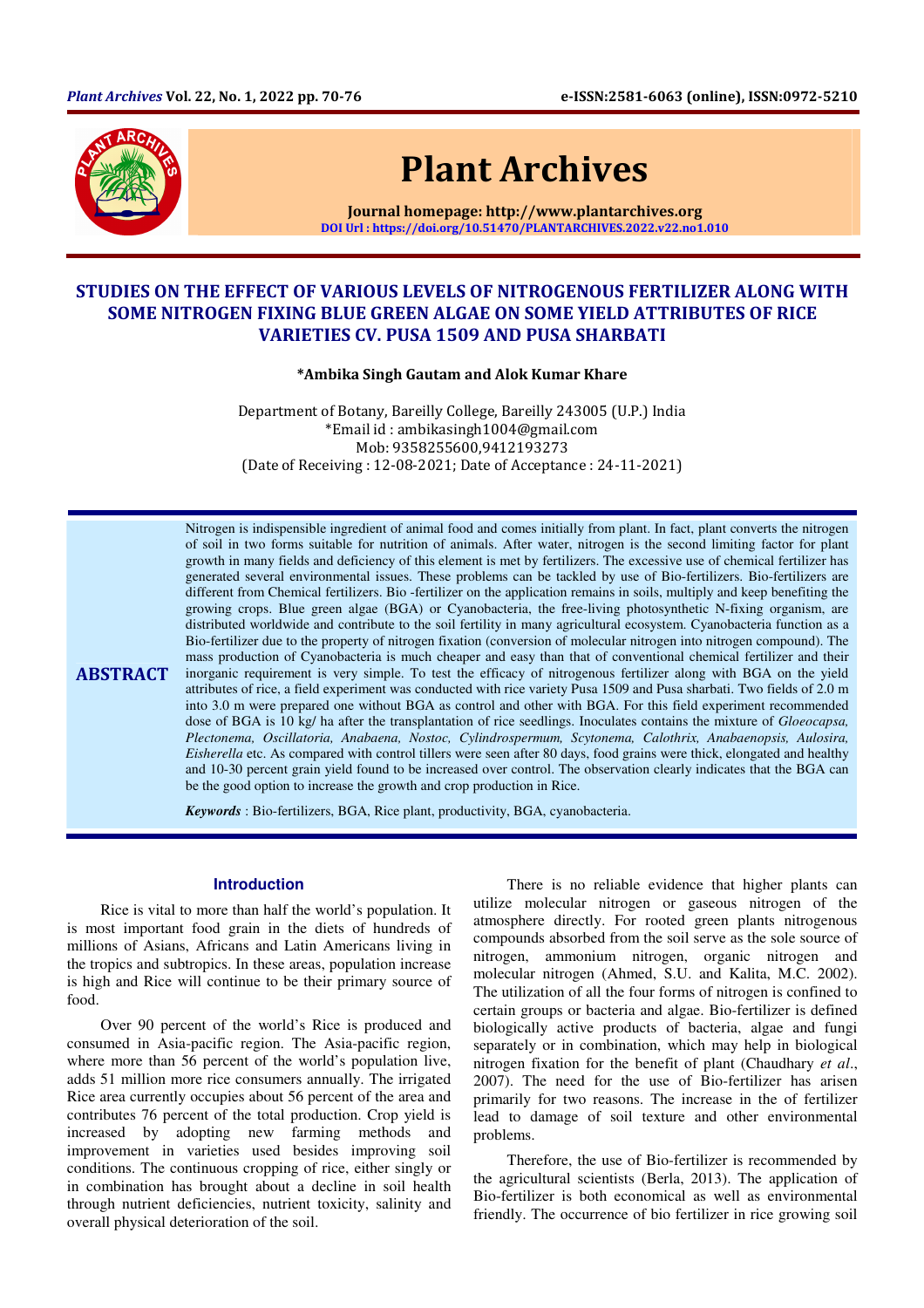is of great significance due to their ability to fix atmospheric nitrogen which become available for utilization by the growing rice plant (Begum, 2008). The utilization of blue green algae as a Bio-fertilizer for rice is very promising (Issa *et al*., 2014). A judicious use of these algae could provide, to the country's entire rice hectare, as much nitrogen as obtained from 15-17 lakh tones of urea. BGA Bio-fertilizer should be used every rice crops as a kind of insurance to the crop yield as well as to give a stop to the deterioration of soil physico-chemical properties (Rossi, 2017).

#### **Material and Methods**

To study the effect of different levels of Nitrogen fertilizer along with BGA (Blue green algae) on yield, its attributes two popular hybrid varieties of *Oryza sativa Linn.* (Rice) viz., Pusa 1509 and Pusa sharbati. The site chosen for this trial was also tarai region of Bareilly, a place with relatively humid climate. A block of land was divided in 30 plots of size 5x3 sq. M. along with different levels of N fertilizer and BGA in basal form concurrently. The different levels of treatments of nitrogenous fertilizers and BGA are summarised as under:-

| Nitrogen level          |           | BGA        |
|-------------------------|-----------|------------|
| I. $0 \text{ kg/ha}$    | $\ddot{}$ | 0 kg       |
| II. $0 \text{ kg/ha}$   | $\ddot{}$ | 12.5 kg    |
| III. $40 \text{ kg/ha}$ | $\ddot{}$ | 12.5 kg    |
| IV.80 kg/ha             | $\ddot{}$ | 12.5 kg    |
| V. 120 kg/ha            | $\ddot{}$ | 12.5 kg    |
| VI. 160 kg/ha           | $\pm$     | 12.5 kg    |
| Date schedule           |           |            |
| Date of cowing          |           | 26.07.2018 |

| Date of sowing          | 20-07-2010 |
|-------------------------|------------|
| Date of transplanting - | 15-08-2018 |
| Date of harvesting      | 08-11-2018 |
| Date of thrashing       | 15-11-2018 |

**Soil characteristics :** The soil of the experimental field was sandy. Since the field crop are greatly influenced by the physical and chemical properties of soil, the composite soil samples from the 0-15 cm and 15-30 cm depths were collected, air dried processed and used for chemical analysis. Before sowing soil has low to medium fertility status with low organic content, available N, available P and S were in low range, available K was medium in range and neutral to slightly alkaline in nature.

**Cropping history of experimental field :** The experimental field had only one crop of rice annually during proceeding years. During the years under experimentation, the land was fallow during Rabi season and the experimental crop of *Oryza sativa Linn.* was sown in Kharif season.

#### **Experimental Details**

**Design and Layout :** Field experimental was conducted during kharif season of 2019-2020 in randomized block with three replications. Other details are as under -

Variety - *Oryza sativa Linn.*

Plot size - 5.0 m. into 3.0 m.

Row to row spacing - 40 cm.

Plant to plant spacing - 15 cm.

Number of rows per plot - 14

Number of rows harvested per plot - 10

The samples collected and were tested to determine yield and its yield attributes.

**Plant Height:** The plant was measured on four hill (one each in  $3<sup>rd</sup>$  row) located at 4 corners of the plot. The height of individual hill was measured with the help of a meter scale from the base of the plant to the tip of the tallest plant part. The plant height was measured at maturity.

**Productive Tillers Number :** Number of productive tillers per plant were counted at maturity.

**Spikes Per Panicle Number :** Number of spikes per panicle was counted at maturity.

**1000 Seed Weight :** Samples of 100 grain were drawn plot wise from the bulk pf 16 hills samples filled grain and their weight recorded after uniform drying to about 14 percent. The weight of these 100 grain then multiplied by 10 to get the 1000 seed weight.

**Grain Yield :** Grain yield/plot (in kg) will be recorded in treatment as well as in control and converted into quintal per hectare.

#### **Results**

Nitrogen is an indispensable ingredient of animal food and comes initially from plants. For rooted green plants nitrogenous compounds absorbed from the soil serve as the sole source of nitrogen. The forms of nitrogen available to such plants are nitrate, ammonium nitrogen, organic nitrogen and molecular nitrogen. The utilization of all the four forms of nitrogen is confined to certain groups or bacteria and algae.

The Blue green algae are primitive plants, having certain resemblance to bacteria but better evolved by virtue of their ability to synthesize their own food as green plants. Their occurrence in rice growing soil is of great significance due to their ability to fix atmospheric nitrogen which become available for utilization by the growing rice plant. This is a unique feature for partially meeting the oxygen requirement of the roots of the plant in an anaerobic environment of the water-logged soil. The levels and seeds obtained after these treatments were analysed for there different yield attributing characters.

## **Different levels of Nitrogen fertilizer along with Blue green algae affect the plant height of** *Oryza sativa Linn.* **(cv. Pusa 1509 and Pusa sharbati).**

The data pertaining to plant height are summarized in table 1.1 along with analyses of variances. The significant difference in plant height at maturity due to different levels of N fertilizer along with BGA were observed in both the varieties, significant increase in plant height was found in all the treatments over control ranging from 2.20 to 5.51 and 1.48 to 4.55 percent in varieties Pusa 1509 and Pusa sharbati, respectively. Height of plant increased significantly with increasing dose of nitrogen fertilizer from 0-120N/ha along with BGA (Blue green algae) in variety Pusa 1509, while in variety Pusa sharbati it increased up to the level of 160 kg/ha.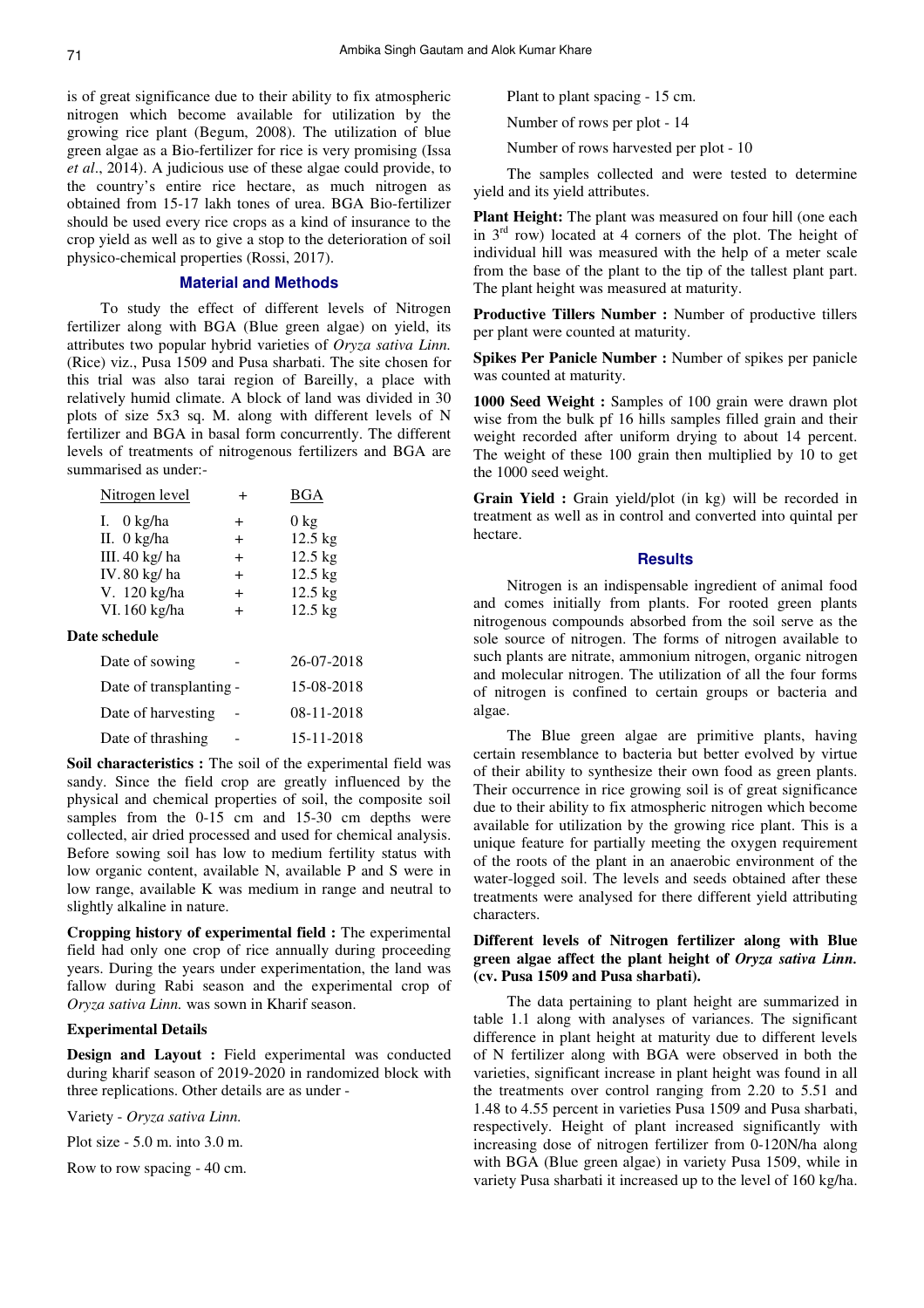Studies on the effect of various levels of nitrogenous fertilizer along with some nitrogen fixing blue green algae on 72 some yield attributes of rice varieties cv. Pusa 1509 and Pusa Sharbati

|  | <b>Table 1.1</b> : Plant height of <i>Oryza sativa Linn</i> , at maturity as affected by different levels of nitrogen fertilizer + BGA. |  |
|--|-----------------------------------------------------------------------------------------------------------------------------------------|--|
|  |                                                                                                                                         |  |

| Nitrogen level + BGA                 | <b>Varieties</b> |               | <b>Total</b> | Mean  |
|--------------------------------------|------------------|---------------|--------------|-------|
|                                      | <b>Pusa 1509</b> | Pusa sharbati |              |       |
| C $0 \text{ kg ha}^{-1}$             | 90.60            | 87.80         | 178.48       | 89.20 |
| T1 0 kg ha <sup>-1</sup> + 12.5 kg   | 92.60            | 89.10         | 181.70       | 90.85 |
| T2 40 kg ha <sup>-1</sup> + 12.5 kg  | 93.20            | 89.60         | 182.80       | 91.40 |
| T3 80 kg ha <sup>-1</sup> + 12.5 kg  | 93.30            | 90.20         | 183.50       | 91.75 |
| T4 120 kg ha <sup>-1</sup> + 12.5 kg | 95.60            | 91.70         | 187.30       | 93.65 |
| T5 160 kg ha <sup>-1</sup> + 12.5 kg | 95.00            | 91.80         | 186.80       | 83.40 |
| Total                                | 560.30           | 540.20        |              |       |
| Mean                                 | 93.38            | 90.03         |              |       |
| Analysis of variance:                |                  |               |              |       |

| <b>Source of variation</b> | Degree of freedom | Sum of<br>squares | <b>Mean squares</b> | Variance Ratio 'F' |
|----------------------------|-------------------|-------------------|---------------------|--------------------|
| Levels                     |                   | 82.5208           | 16.5042             | 216.5022**         |
| Varieties                  |                   | 100.993           | 100.993             | 1324.83            |
| Error                      | 22                | 1.67708           | 0.076200            |                    |
| Total                      |                   | 271.531           |                     |                    |



## **Number of productive tillers/plant of** *Oryza sativa Linn.* **(cv.Pusa 1509 and Pusa sharbati) as affected by different levels of N fertilizer along with BGA.**

Total number of productive tillers per plant was affected significantly due to different levels of nitrogen fertilizer along with BGA in both the varieties (Pusa 1509 and Pusa sharbati) [Table 1.2]. The treatments consisting of different levels of N fertilizer and BGA resulted in

significant increase in number of productive tillers/plant over control (11.5 and 10.6 in variety Pusa 1509 and Pusa sharbati respectively). in both the varieties 120 kg N/ha along with BGA produced significantly higher number productive tillers per plant (16.70 in variety Pusa 1509 and 16.20 in Pusa sharbati) followed by 160 kgN/ha along with BGA (16.20 in var. Pusa 1509 and 15.90 in var. Pusa sharbati).

**Table 1.2 :** Number of productive tillers/plant of *Oryza sativa Linn.* maturity as affected by different levels of nitrogen fertilizer + BGA.

| Nitrogen level + BGA                                                 | <b>Varieties</b> |               | <b>Total</b> | <b>Mean</b> |
|----------------------------------------------------------------------|------------------|---------------|--------------|-------------|
|                                                                      | <b>Pusa 1509</b> | Pusa sharbati |              |             |
| $0 \text{ kg}$ ha                                                    | 11.50            | 10.60         | 22.10        | 11.05       |
| 0 kg ha <sup>-1</sup> + 12.5 kg                                      | 13.20            | 12.50         | 25.70        | 12.85       |
| $40 \text{ kg} \text{ ha}^{-1}$ + 12.5 kg<br>T <sub>2</sub>          | 14.83            | 13.40         | 28.23        | 14.12       |
| $80 \text{ kg} \text{ ha}^{-1}$ + 12.5 kg<br>T3                      | 15.70            | 15.60         | 31.30        | 15.65       |
| $120 \text{ kg} \text{ ha}^{-1}$ + 12.5 kg<br>T4                     | 16.70            | 16.20         | 32.90        | 16.45       |
| $160 \text{ kg} \text{ ha}^{-1} + 12.5 \text{ kg}$<br>T <sub>5</sub> | 16.20            | 15.90         | 32.10        | 16.05       |
| <b>Total</b>                                                         | 88.13            | 84.20         |              |             |
| Mean                                                                 | 14.69            | 14.30         |              |             |

#### **Analysis of Variance:-**

| <b>Source of Variation</b> | Degree of freedom | Sum of square | <b>Mean Square</b> | Variance ratio 'F' |
|----------------------------|-------------------|---------------|--------------------|--------------------|
| Levels                     |                   | 133.099       | 26.6198            | 579.1322**         |
| Varieties                  |                   | 3.86388       | 3.86388            | 84.0613            |
| Error                      | 22                | 1.01123       | 0.04600            |                    |
| <b>Total</b>               |                   | 226.303       |                    |                    |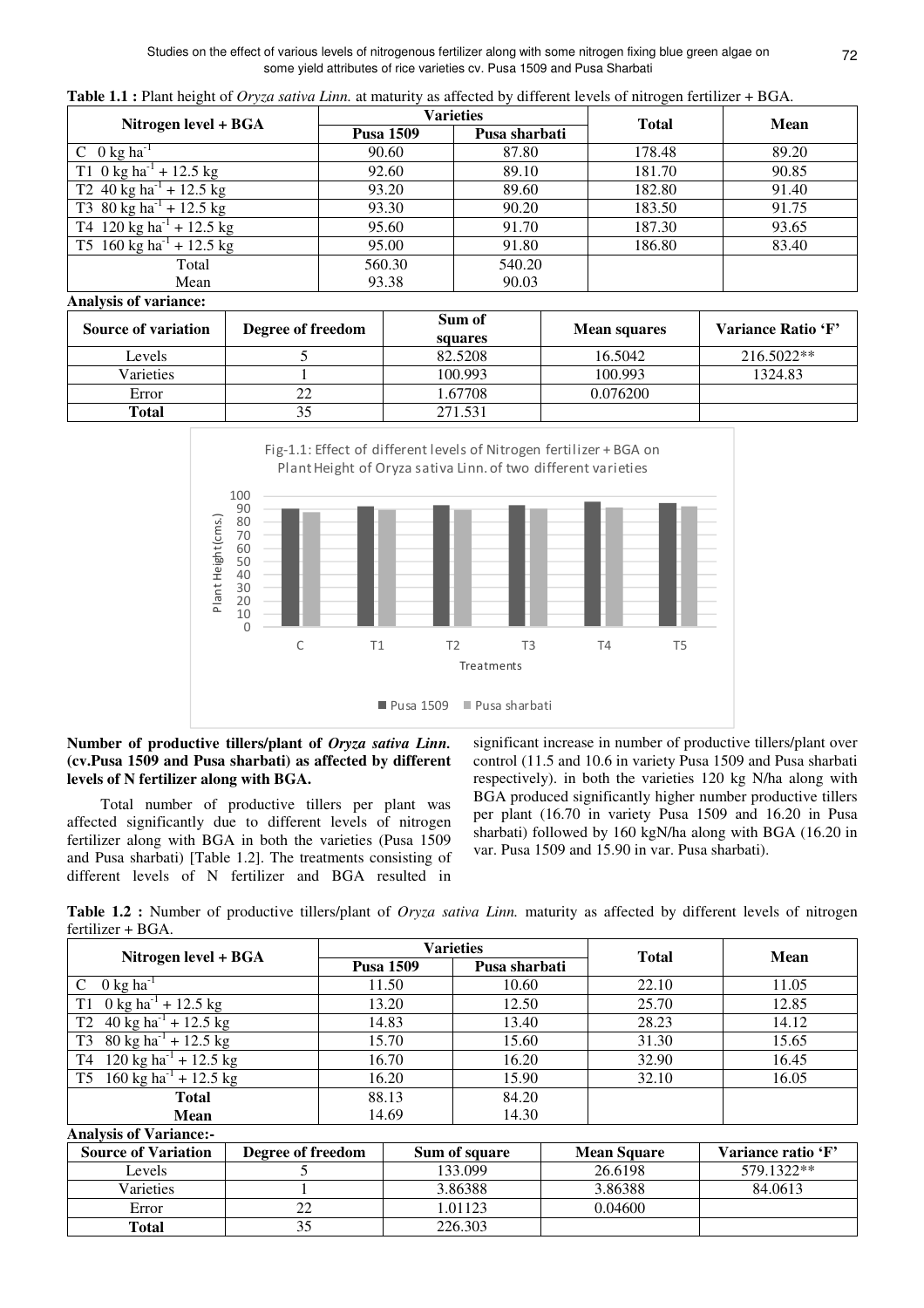

#### **Number of spikes/panicle (main shoot) of** *Oryza sativa Linn.* **(cv.Pusa 1509 and Pusa sharbati) as affected by different levels of N fertilizer along with BGA.**

Total number of spikes/panicle were affected significantly due to different levels of N fertilizer along with BGA in both the varieties (Pusa 1509 and Pusa sharbati) [Table 1.3]. The treatments consisting of N fertilizer along with BGA resulted in significant increase in number of spikes/panicle over control in both the varieties. Nitrogen

application along with BGA increased the number of spikes/panicle significantly upto 120 kgN/ha along with BGA followed by 160 kgN/ha along with BGA in both the varieties. In both the varieties 120 kg N/ ha along with BGA produced significantly higher number of spikes/panicle(12.60 in variety Pusa 1509 and 14.50 in var. Pusa sharbati). The value between the treatment T3 and T4 is found non significant.

**Table 1.3 :** Number of spikes/panicle (main shoot) of *Oryza sativa Linn* as affected by different levels of nitrogen fertilizer + BGA

| Nitrogen level +BGA                             | <b>Varieties</b> |               | <b>Total</b> | Mean  |
|-------------------------------------------------|------------------|---------------|--------------|-------|
|                                                 | <b>Pusa 1509</b> | Pusa sharbati |              |       |
| $C \t0 \text{ kg ha}^{-1}$                      | 10.50            | 11.00         | 21.50        | 10.75 |
| T1 0 kg ha <sup>-1</sup> + 12.5 kg              | 11.60            | 12.50         | 24.10        | 12.05 |
| T <sub>2</sub> 40 kg ha <sup>-1</sup> + 12.5 kg | 11.00            | 12.70         | 23.70        | 11.85 |
| T3 80 kg ha <sup>-1</sup> + 12.5 kg             | 12.50            | 13.00         | 25.50        | 12.75 |
| T4 120 kg ha <sup>-1</sup> + 12.5 kg            | 12.60            | 14.50         | 27.10        | 13.55 |
| T5 160 kg ha <sup>-1</sup> + 12.5 kg            | 12.00            | 13.00         | 25.00        | 12.50 |
| <b>Total</b>                                    | 70.20            | 76.70         |              |       |
| Mean                                            | 11.70            | 12.78         |              |       |

#### **Analysis of Variance:**

| <b>Source of variation</b> | Degree of freedom | <b>Sum of squares</b> | <b>Mean squares</b> | Variance ratio 'F' |
|----------------------------|-------------------|-----------------------|---------------------|--------------------|
| Levels                     |                   | 26.7134               | 5.34268             | 85.51318**         |
| Varieties                  |                   | 10.563                | 10.563              | 169.068            |
| Error                      |                   | .37451                | 0.0625              |                    |
| <b>Total</b>               | 35                | 131.428               |                     |                    |

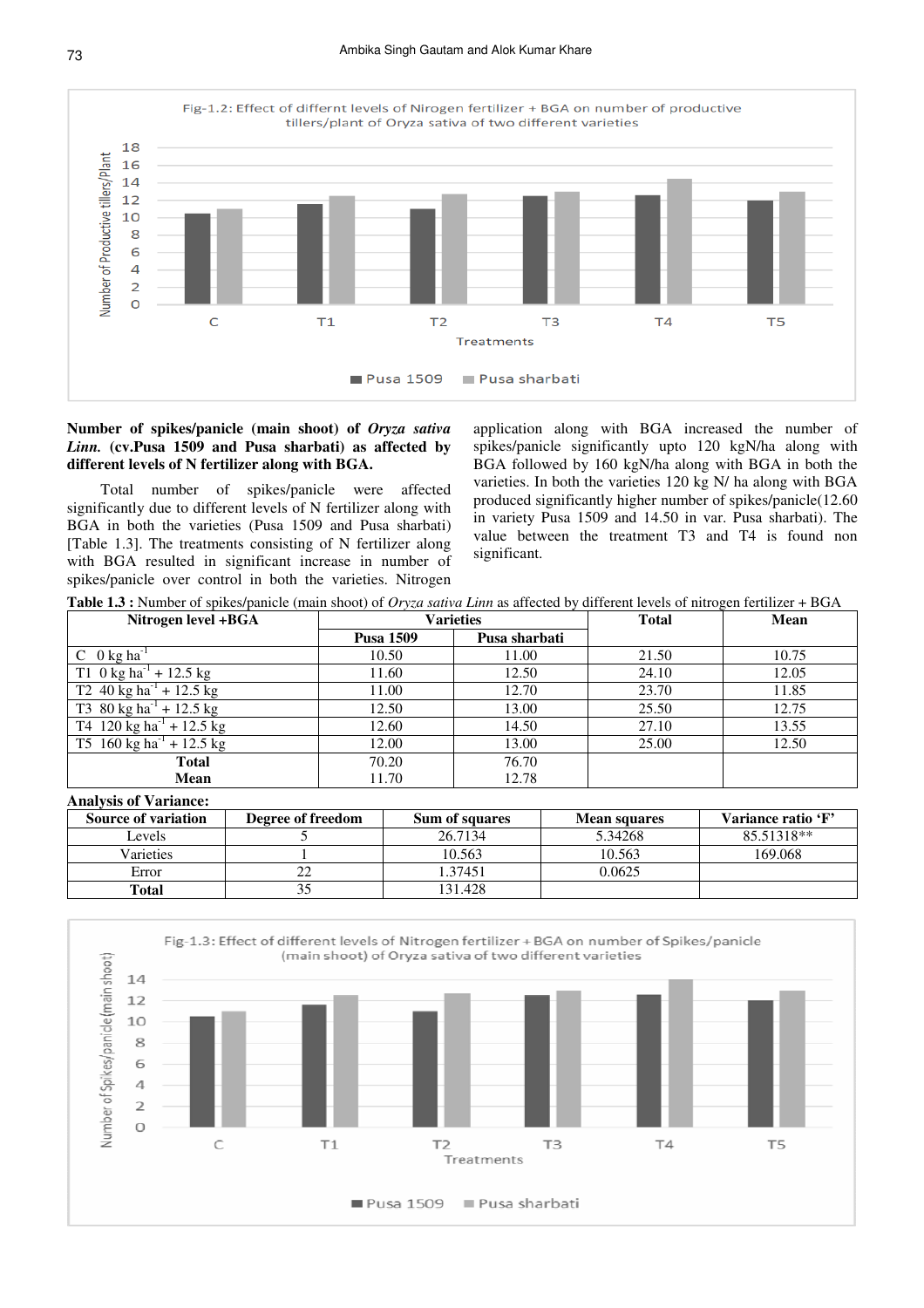## **1000 seed weight of** *Oryza sativa* **Linn (cv.Pusa 1509 and Pusa sharbati ) as affected by different levels of N fertilizer along with BGA.**

Test weight data of Rice varieties Pusa 1509 and Pusa sharbati presented in Table1.4 along with analysis of variance reflects that it increase significantly due to different levels of N fertilizer along with BGA in both the varieties. Percentage increase in weight of rice seeds are maximum

with application of 120 kg N/ha along with BGA (15.14%) followed by treatment T5 (11.17%), T3 (12.88%), T2 (11.04%), T1 (10.83%) in variety Pusa 1509 and 19.14% followed by T5 (17.36%), T3 (16.94%), T2 (13.67%), T1 (8.33%) in variety Pusa sharbati. However, the difference between the control and T5 and T1 and T4 and T2 and T4 are found non significant.

|  | Table 1.4 : 1000 seed weight (gms) of Oryza sativa Linn. As affected by different levels of nitrogen fertilizer + BGA |
|--|-----------------------------------------------------------------------------------------------------------------------|
|  |                                                                                                                       |

| Nitrogen level + BGA                                  | <b>Varieties</b> |               | <b>Total</b> | Mean  |
|-------------------------------------------------------|------------------|---------------|--------------|-------|
|                                                       | <b>Pusa 1509</b> | Pusa sharbati |              |       |
| C $0 \text{ kg ha}^{-1}$                              | 23.44            | 21.36         | 44.80        | 22.40 |
| T1 0 kg ha <sup>-1</sup> + 12.5 kg                    | 25.98            | 23.14         | 49.12        | 24.56 |
| T <sub>2</sub> 40 kg ha <sup>-1</sup> + 12.5 kg       | 26.03            | 24.28         | 50.31        | 25.16 |
| T3 80 kg ha <sup>-1</sup> + 12.5 kg                   | 26.99            | 25.45         | 52.44        | 26.22 |
| T4 $120 \text{ kg} \text{ ha}^{-1} + 12.5 \text{ kg}$ | 26.46            | 24.98         | 51.44        | 25.22 |
| T5 160 kg ha <sup>-1</sup> + 12.5 kg                  | 26.06            | 25.07         | 51.13        | 25.57 |
| <b>Total</b>                                          | 154.96           | 144.28        |              |       |
| <b>Mean</b>                                           | 25.83            | 24.05         |              |       |

## **Analysis of variance :**

| <b>Source of variation</b> | Degree of freedom | Sum of squares | Mean square | Variance ratio 'F' |
|----------------------------|-------------------|----------------|-------------|--------------------|
| Levels                     |                   | 30.237         | 6.0474      | 206.8355**         |
| Varieties                  |                   | 40.1971        | 40.1971     | 1374.84            |
| Error                      | 22                | 0.64323        | 0.02920     |                    |
| <b>Total</b>               | 35                | 175.391        |             |                    |



## **Grain yield of** *Oryza sativa* **Linn***.* **cv. Pusa 1509 and Pusa sharbati as affected by different levels of N fertilizer along with BGA.**

Different levels of N fertilizer along with BGA had significant bearing on grain yield of rice in both the varieties (Table 1.5 along with analysis of variances). In treatment T1 which had only 12.5 kg BGA the value 49.16 in var. Pusa 1509 and 49.39 in var. Pusa sharbati. in treatment T2 where 40 kg N/ha along with BGA is given the value of grain yield is 53.33 in Pusa 1509 and 52.86 in Pusa sharbati. however ,in treatment T3 which had double quantity of N along with BGA the value is 61.67 in var. Pusa 1509 and 59.35 in var. Pusa sharbati but in treatment T4 and T5 where 120 and 160kg N/ha along with BGA the value of grain yield is 6.004 and 59.83 in var. Pusa 1509 and Pusa sharbati.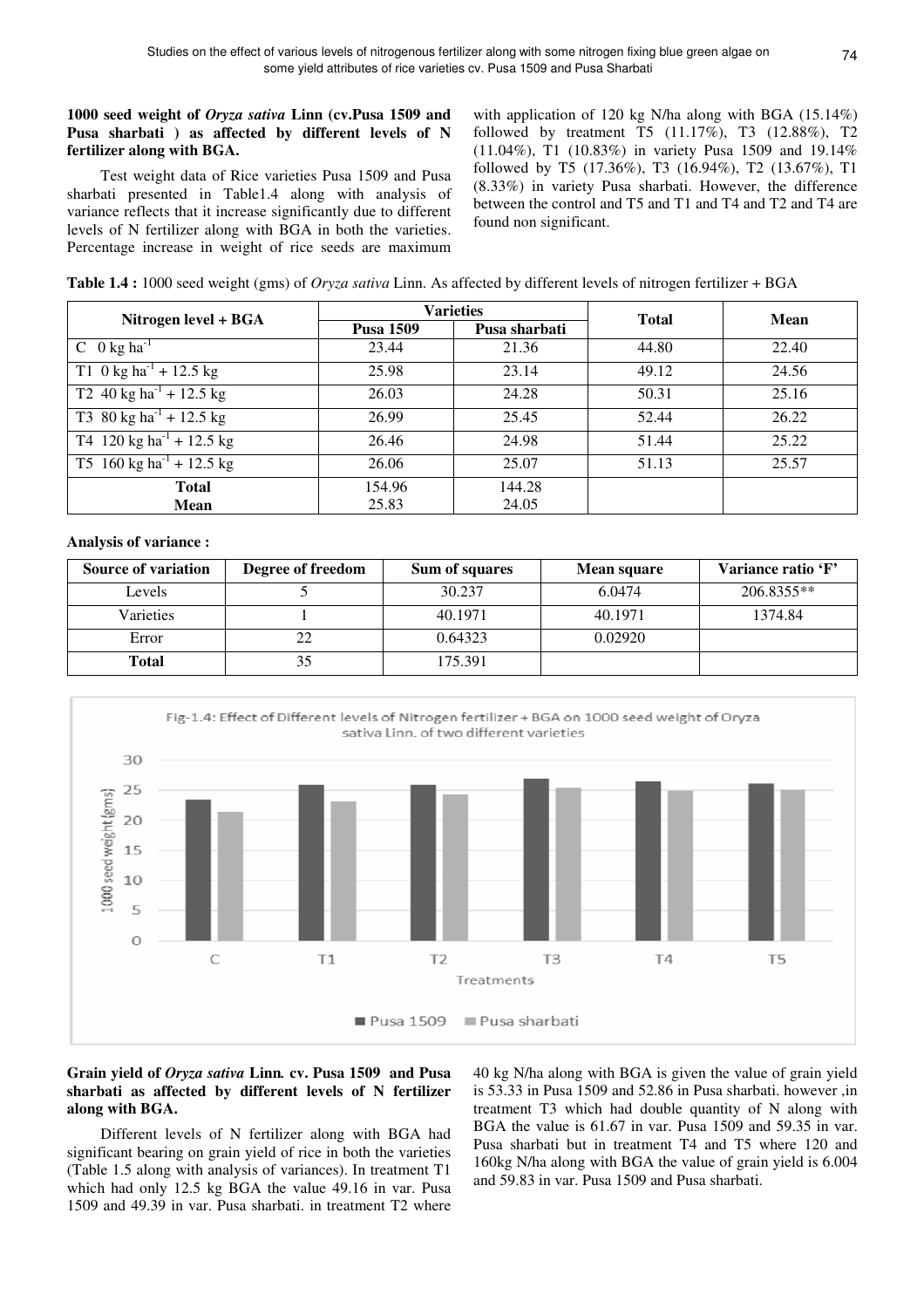|  |  |  |  | <b>Table 1.5 :</b> Grain yield $(q/ha)$ of <i>Oryza sativa Linn</i> . as affected by different levels of nitrogen fertilizer +BGA. |
|--|--|--|--|------------------------------------------------------------------------------------------------------------------------------------|
|--|--|--|--|------------------------------------------------------------------------------------------------------------------------------------|

| Nitrogen level +BGA                  | <b>Varieties</b> |               | <b>Total</b> | Mean  |
|--------------------------------------|------------------|---------------|--------------|-------|
|                                      | <b>Pusa 1509</b> | Pusa sharbati |              |       |
| C $0 \text{ kg ha}^{-1}$             | 42.83            | 41.28         | 84.11        | 42.06 |
| T1 0 kg ha <sup>-1</sup> + 12.5 kg   | 49.16            | 48.39         | 97.55        | 48.78 |
| T2 40 kg ha <sup>-1</sup> + 12.5 kg  | 53.33            | 52.86         | 106.19       | 53.10 |
| T3 80 kg ha <sup>-1</sup> + 12.5 kg  | 61.67            | 59.35         | 121.02       | 60.51 |
| T4 120 kg ha <sup>-1</sup> + 12.5 kg | 60.04            | 58.98         | 119.02       | 59.51 |
| T5 160 kg ha <sup>-1</sup> + 12.5 kg | 59.34            | 56.83         | 116.17       | 58.09 |
| <b>Total</b>                         | 326.37           | 317.69        |              |       |
| Mean                                 | 54.40            | 52.95         |              |       |

#### **Analysis of variance:**

| Source of variation | Degree of freedom | Sum of squares | <b>Mean squares</b> | Variance ratio 'F' |
|---------------------|-------------------|----------------|---------------------|--------------------|
| Levels              |                   | 1543.63        | 308.727             | 11051.32**         |
| Varieties           |                   | 19.7335        | 19.7335             | 706.39             |
| Error               | 22                | 0.61459        | 0.02790             |                    |
| Total               | 35                | 1658.95        |                     |                    |



## **Discussion**

Nitrogen occupies a prime place in growth promotion in Rice. The higher N uptake and apparent N recovery in grain could be reflected in higher agronomic efficiency and ultimately the higher yield of rice. Chemical fertilizer along with blue green algae contributed to a great extent in influencing the seed yield and yield attributing parameters of rice (Bahmaniar, 2007).

Increasing rate of N along with BGA showed significant impact on yield and yield attributes. Height of plant, number of productive tillers/plant, number of spikelets/ panicle, 1000 seed weight showed an increase with increase in level of nitrogen with BGA. The cumulative effect on high doses of nitrogen on the yield attributes ultimately resulted in higher grain production.

Both the varieties responded to increasing levels of inorganic fertilizers with BGA. The lowest was control. The highest number of tillers were given by 120 kg N/ha with 12.5 kg BGA/ha followed by 160 kg N/ha with 12.5kg BGA/ha showing a clear cut effect of BGA. The varieties showed a significant difference in parameter. Satsangi *et al*. (2002) investigated that the application of BGA + urea is the best treatment for almost all growth parameter and yield attributes.

Increasing rate of N with blue green algae showed significant impact on height of plant. Plant height was higher in case of triple ro 120 kg application of nitrogen along with BGA than 40 kgN+ BGA or only BGA which significantly contributed towards higher plant height (Prasanna, R., Joshi, M.(2013).

Kotnala Savita (2003) reported that the total plant height of rice plant was found to be relatively higher when they were fertilized with BGA as compared to the plant fertilized with urea only.

#### **Conclusion**

As observed, application of blue green algae reduced the application of urea by 40% without any negotiation, and